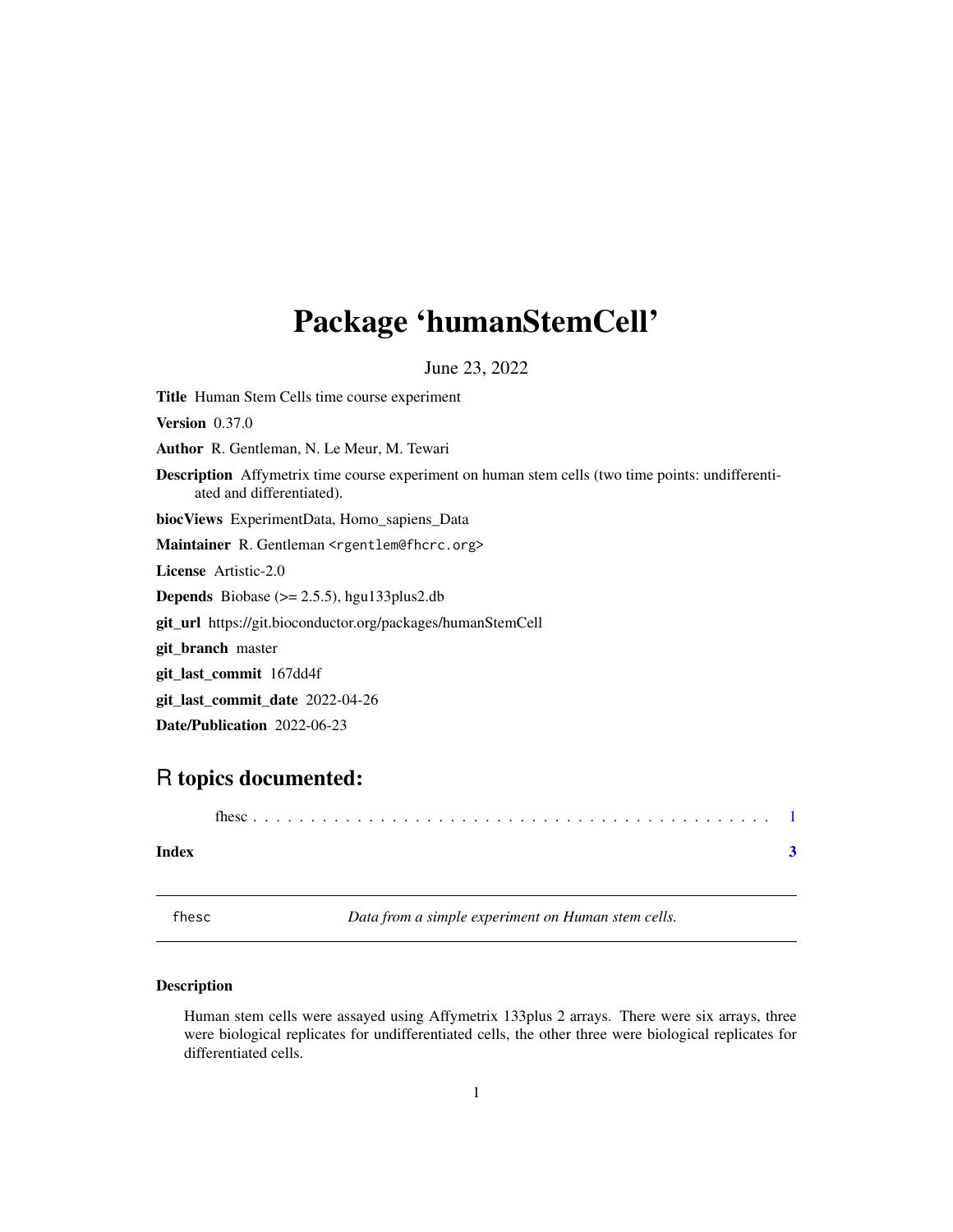#### Usage

data(fhesc)

#### Format

The data are in the form of an ExpressionSet instance.

#### Details

Human Embryonic Stem Cells, H1 Line were cultured under feeder-free conditions. Undifferentiated samples were taken from this pool. The differentiated samples were obtained by maintaining the cells in culture for 10 - 14 days in the absence of basic fibroblast growth factor and conditioned medium.

#### Source

The data were obtained from Dr. M. Tewari.

#### References

These data were used to prepare the book chapter, R and Bioconductor packages in bioinformatics: towards systems biology, by Nolwenn LeMeur, Michael Lawrence, Merav Bar, Muneesh Tewari and Robert Gentleman

#### Examples

data(fhesc)